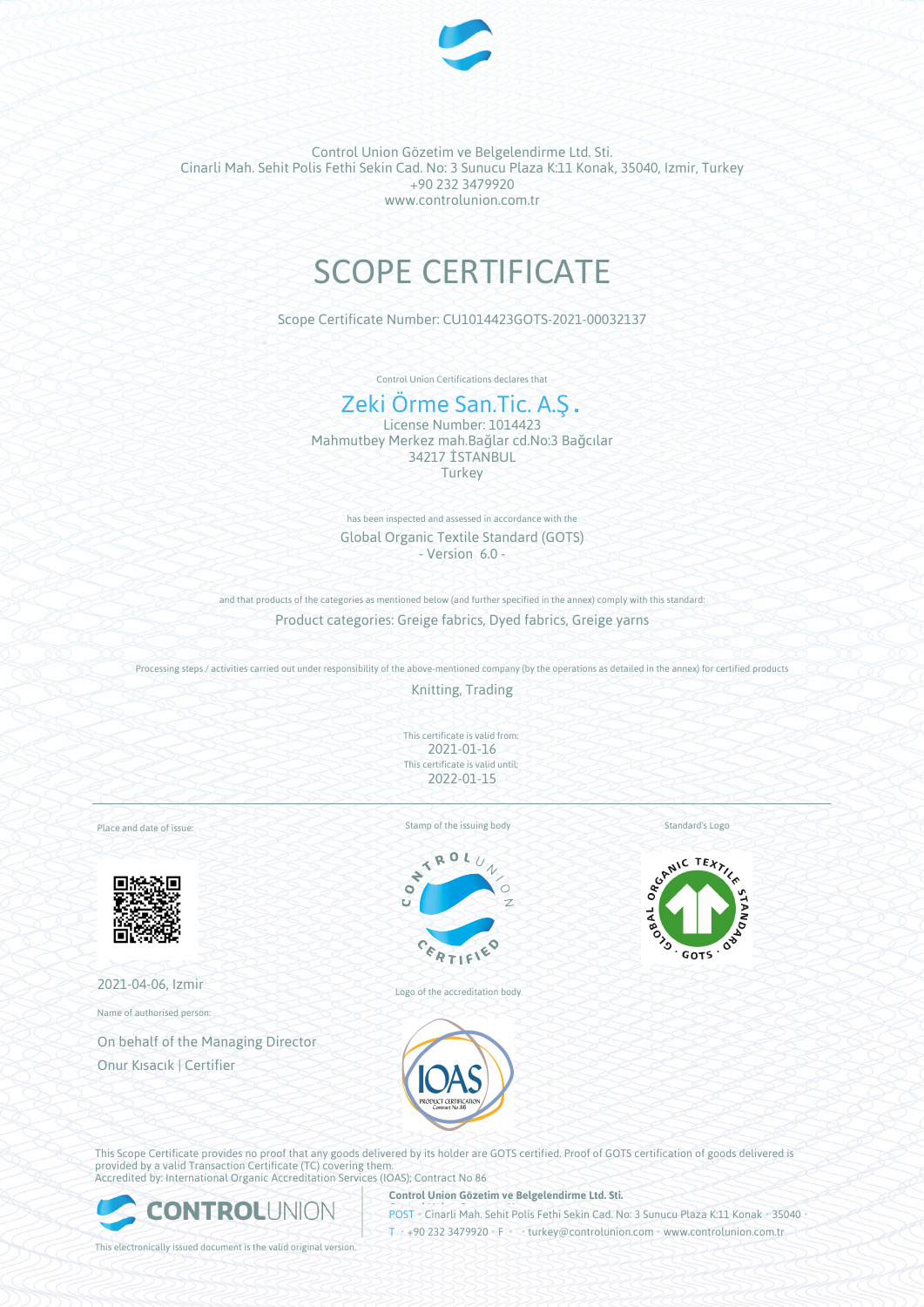

#### Control Union Gözetim ve Belgelendirme Ltd. Sti. Cinarli Mah. Sehit Polis Fethi Sekin Cad. No: 3 Sunucu Plaza K:11 Konak, 35040, Izmir, Turkey +90 232 3479920 www.controlunion.com.tr

### **Zeki Örme San.Tic. A.Ş. Global Organic Textile Standard (GOTS)**

Products Annex to certificate no. CU1014423GOTS-2021-00032137 In specific the certificate covers the following products:

| <b>Product category</b> | <b>Product details</b> | <b>Material composition</b>                                    | Label grade<br>Organic |  |
|-------------------------|------------------------|----------------------------------------------------------------|------------------------|--|
| Dyed fabrics            | Knitted fabrics        | 100.0% Organic Cotton                                          |                        |  |
| Dyed fabrics            | <b>Knitted fabrics</b> | 96.0% Organic Cotton<br>4.0% Conventional Elastane (Spandex)   | Organic                |  |
| Dyed fabrics            | Knitted fabrics        | 94.0% Organic Cotton<br>6.0% Conventional Elastane (Spandex)   | Made With<br>Organic   |  |
| Dyed fabrics            | Knitted fabrics        | 95.0% Organic Cotton<br>5.0% Conventional Elastane (Spandex)   | Organic                |  |
| Dyed fabrics            | Knitted fabrics        | 3.0% Conventional Elastane (Spandex)<br>97.0% Organic Cotton   | Organic                |  |
| Greige fabrics          | <b>Knitted fabrics</b> | 100.0% Organic Cotton                                          | Organic                |  |
| Greige fabrics          | Knitted fabrics        | 30.0% Recycled Post-Consumer Polyester<br>70.0% Organic Cotton | Made With<br>Organic   |  |
| Greige fabrics          | Knitted fabrics        | 95.0% Organic Cotton<br>5.0% Conventional Elastane (Spandex)   | Organic                |  |
| Greige fabrics          | Knitted fabrics        | 96.0% Organic Cotton<br>4.0% Conventional Elastane (Spandex)   | Organic                |  |
| Greige fabrics          | <b>Knitted fabrics</b> | 3.0% Conventional Elastane (Spandex)<br>97.0% Organic Cotton   | Organic                |  |
| Greige yarns            | Knitted fabrics        | 6.0% Conventional Elastane (Spandex)<br>94.0% Organic Cotton   | Made With<br>Organic   |  |

#### Place and date of issue:



2021-04-06, Izmir

Name of authorised person:

On behalf of the Managing Director Onur Kısacık | Certifier





Logo of the accreditation body





Page 2 / 3